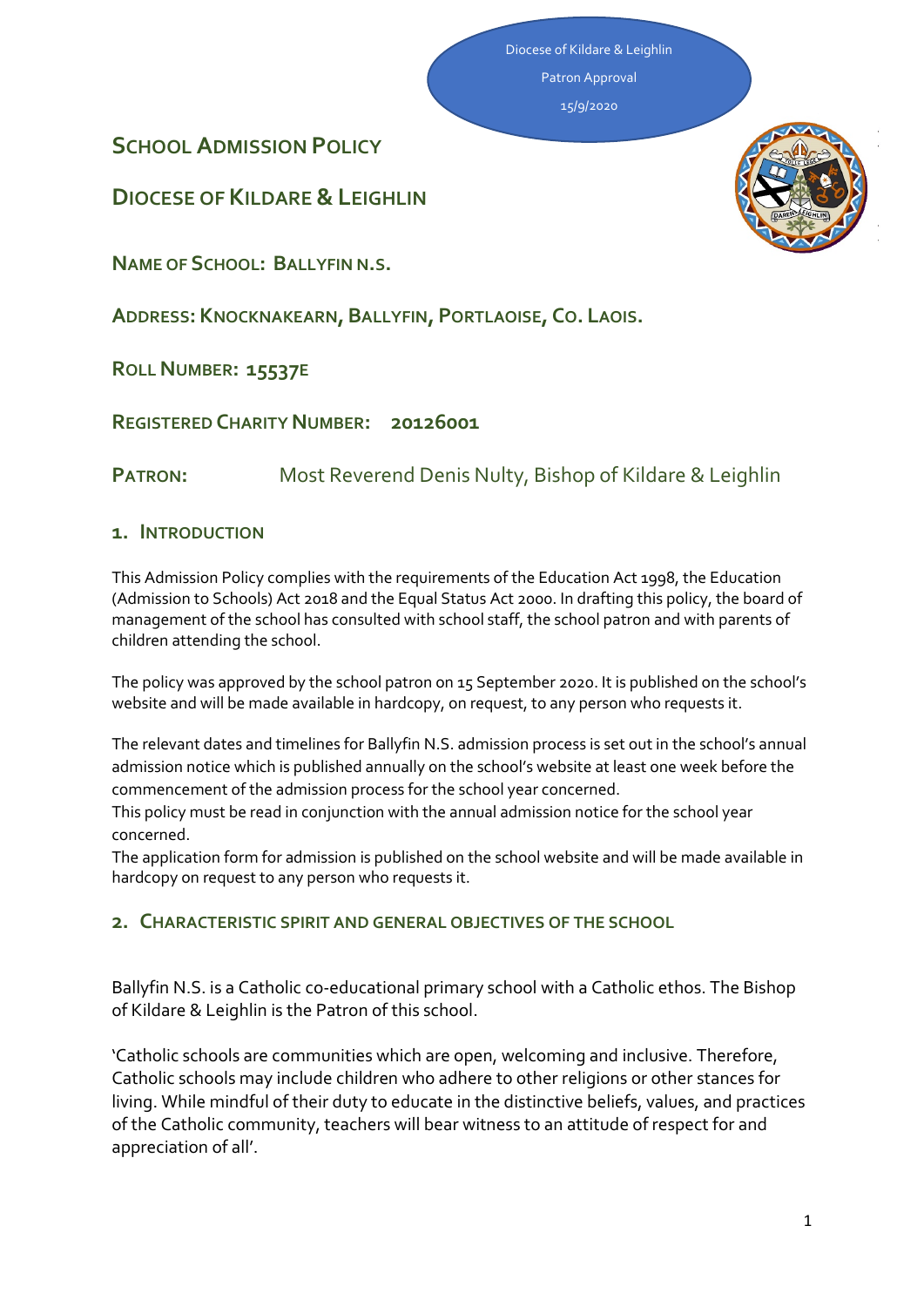Catholic Ethos in the context of a Catholic primary school means the ethos and characteristic spirit of the Roman Catholic Church, which aims at promoting:

- the full and harmonious development of all aspects of the person of the pupil, including the intellectual, physical, cultural, moral and spiritual aspects; and
- a living relationship with God and with other people; and
- a philosophy of life inspired by belief in God and in the life, death and resurrection of Jesus; and the formation of the pupils in the Catholic faith,
- and which school provides religious education for the pupils in accordance with the doctrines, practices and traditions of the Roman Catholic Church, and/or such ethos and/or characteristic spirit as may be determined or interpreted from time to time by the Irish Episcopal Conference.

In accordance with S.15 (2) (b) of the Education Act, 1998 the Board of Management of Ballyfin N.S. shall uphold, and be accountable to the patron for so upholding, the characteristic spirit of the school as determined by the cultural, educational, moral, religious, social, linguistic and spiritual values and traditions which inform and are characteristic of the objectives and conduct of the school.

## *School Ethos Statement:*

*Ballyfin N.S. aims to provide a happy, positive and secure learning environment where each child can grow and develop socially, physically, academically, spiritually and emotionally.*

*It depends on the co-operation of pupils, parents, teachers, Board of Management, parish and the community.*

*Our mission is to provide for the academic, physical, emotional, social and spiritual education of our pupils. The varying needs of all the children, the talents, personalities and learning styles of both pupils and teachers will determine our delivery and approach.*

*We endeavour to build on the children's strengths and support them when they encounter difficulties.*

*We recognise that the parents are the primary educators of their children and we depend upon their support and co-operation, together with that of the Board of Management, the Department of Education and Skills and the wider community.*

## **3. ADMISSION STATEMENT**

Ballyfin N.S. will not discriminate in its admission of a student to the school on any of the following:

- (a) the gender ground of the student or the applicant in respect of the student concerned,
- (b) the civil status ground of the student or the applicant in respect of the student concerned,
- (c) the family status ground of the student or the applicant in respect of the student concerned,
- (d) the sexual orientation ground of the student or the applicant in respect of the student concerned,
- (e) the religion ground of the student or the applicant in respect of the student concerned,
- (f) the disability ground of the student or the applicant in respect of the student concerned,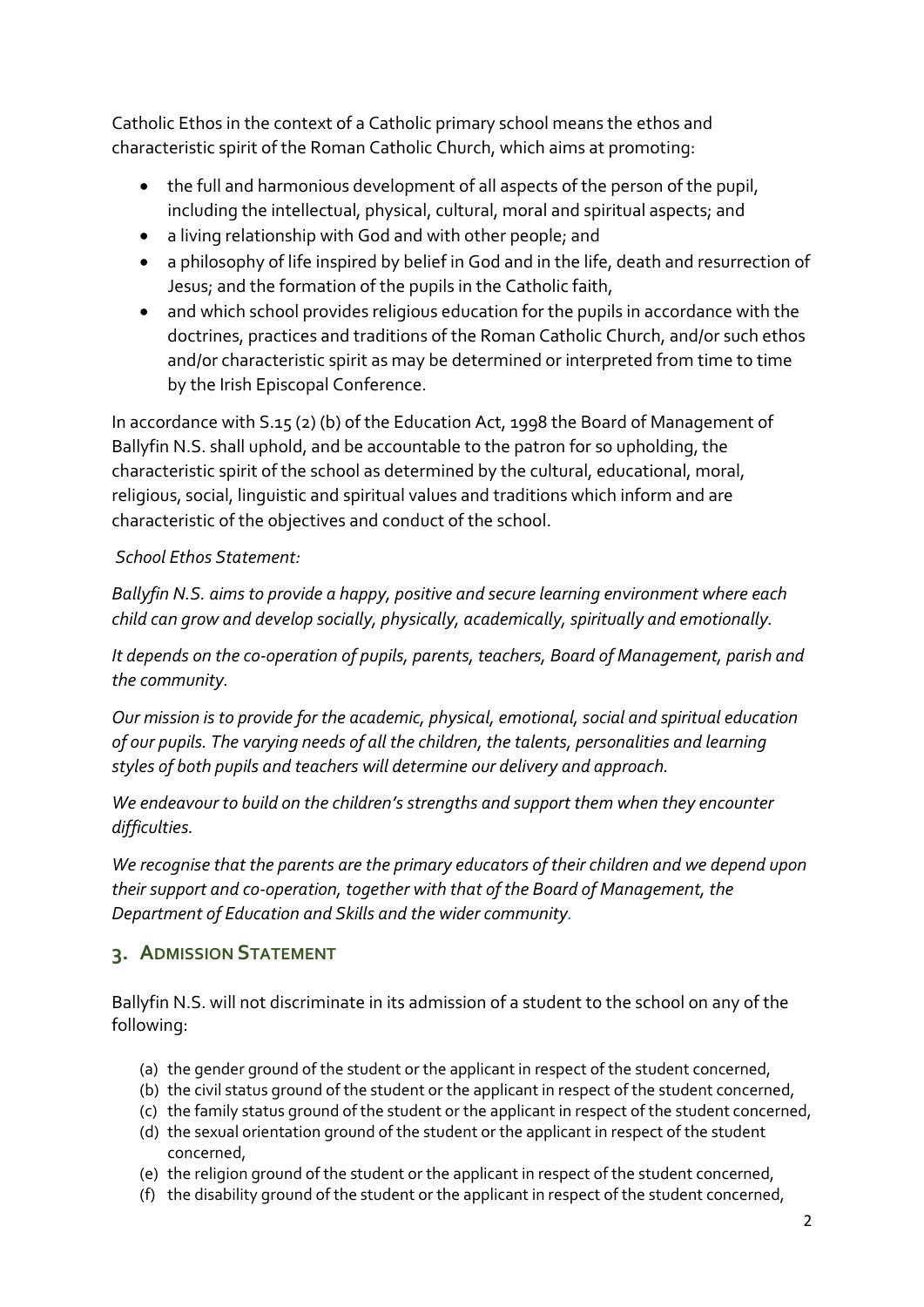- (g) the ground of race of the student or the applicant in respect of the student concerned,
- (h) the Traveller community ground of the student or the applicant in respect of the student concerned, or
- (i) the ground that the student or the applicant in respect of the student concerned has special educational needs

As per section 61 (3) of the Education Act 1998, 'civil status ground', 'disability ground', 'discriminate', 'family status ground', 'gender ground', 'ground of race', 'religion ground', 'sexual orientation ground' and 'Traveller community ground' shall be construed in accordance with section 3 of the Equal Status Act 2000.

### *All denominational schools*

Ballyfin N.S. is a school whose objective is to provide education in an environment which promotes certain religious values and does not discriminate where it refuses to admit as a student a person who is not Roman Catholic and it is proved that the refusal is essential to maintain the ethos of the school.

# **4. CATEGORIES OF SPECIAL EDUCATIONAL NEEDS CATERED FOR IN THE SCHOOL/SPECIAL CLASS**

Ballyfin N.S. is not a Special School or a mainstream school with a Special Class attached.

## **5. ADMISSION OF STUDENTS**

This school shall admit each student seeking admission except where –

- a) the school is oversubscribed (please see [section 6](#page-2-0) below for further details)
- b) a parent of a student, when required by the principal in accordance with section 23(4) of the Education (Welfare) Act 2000, fails to confirm in writing that the code of behaviour of the school is acceptable to him or her and that he or she shall make all reasonable efforts to ensure compliance with such code by the student

### **All denominational schools**

Ballyfin N.S. is a Catholic school and may refuse to admit as a student a person who is not of Catholic denomination where it is proved that the refusal is essential to maintain the ethos of the school.

## <span id="page-2-0"></span>6. **OVERSUBSCRIPTION**

In the event that the school is oversubscribed, the school will, when deciding on applications for admission, apply the following selection criteria in the order listed below to those applications that are received within the timeline for receipt of applications as set out in the school's annual admission notice: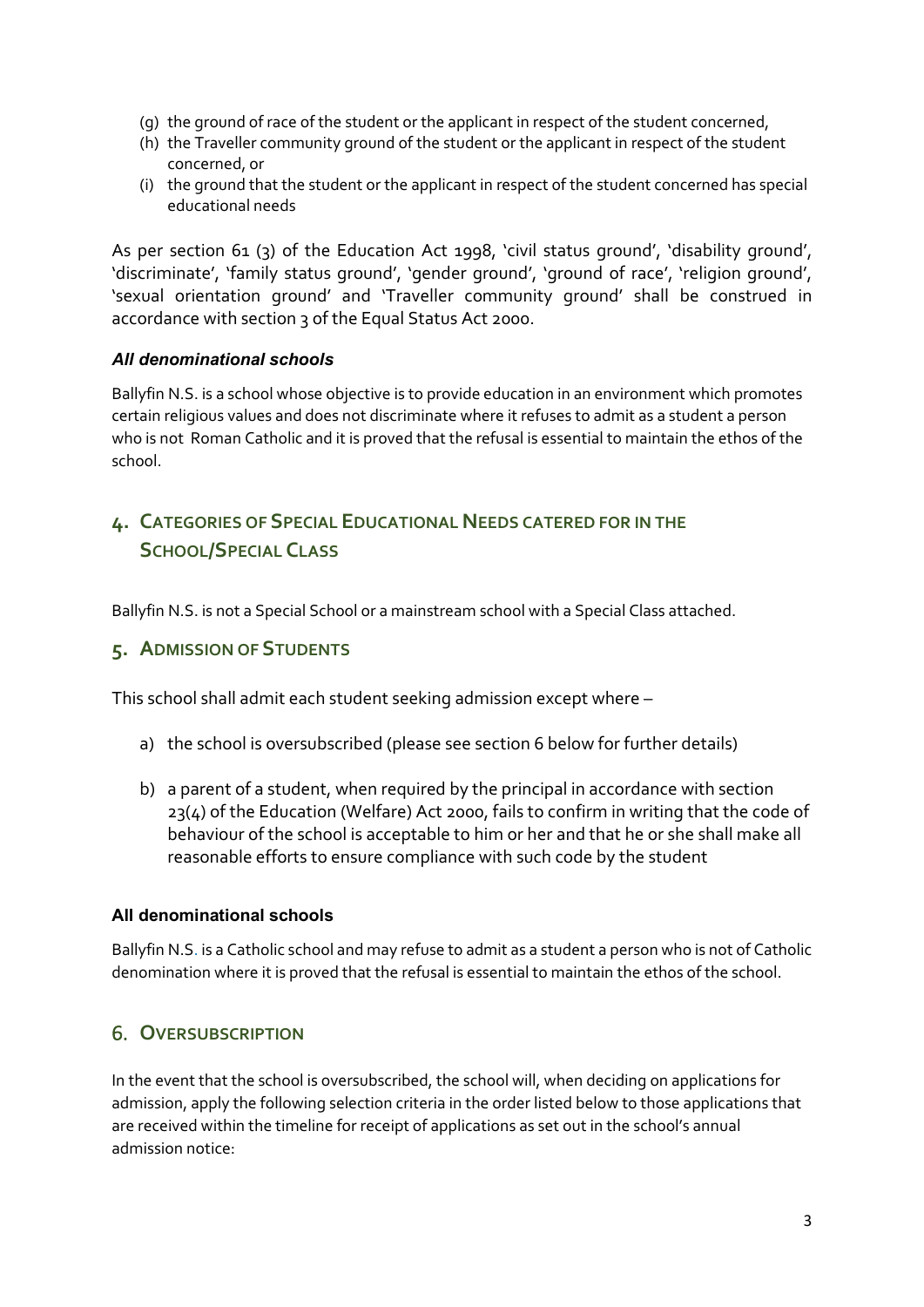Places will be allocated in the following order of priority:

 1. Children resident in the parish of Ballyfin or children who have an older sibling in the school in the September in which the new applicant commences in Ballyfin N.S. If the quota is over – subscribed places will be allocated according to age, accommodating the older children first until the quota is reached.

2, Children who in the past have had siblings attend Ballyfin N.S. If the quota is over-subscribed places will be allocated according to age, accommodating the older children first until the quota is reached.

3.Children who have at least one parent who is a past pupil of Ballyfin N.S.

If the quota is over-subscribed places will be allocated according to age, accommodating the older children first until the quota is reached.

The school will only apply this criterion to a maximum of 25% of the available spaces as set out in the school's annual admission notice.

4.Children admitted according to age, accommodating the older children first until the quota is reached.

5.In the event that there are two or more students tied for a place or places in any of the selection following criteria categories above (the number of applicants exceeds the number of places), the following arrangements will apply

The student or students living closer or closest to the school will be offered a place or places.

## 7. **WHAT WILL NOT BE CONSIDERED OR TAKEN INTO ACCOUNT**

In accordance with section 62(7) (e) of the Education Act, the school will not consider or take into account any of the following in deciding on applications for admission or when placing a student on a waiting list for admission to the school.

- (a) a student's prior attendance at a pre-school or pre-school service, including naíonraí
- (b) the payment of fees or contributions (howsoever described) to the school;
- (c) a student's academic ability, skills or aptitude;
- (d) the occupation, financial status, academic ability, skills or aptitude of a student's parents;
- (e) a requirement that a student, or his or her parents, attend an interview, open day or other meeting as a condition of admission;
- (f) student's connection to the school by virtue of a member of his or her family attending or having previously attended the school; other than, in the case of the school including a selection criterion based on (1) siblings of a student attending or having attended the school and/or (2) parents of a student having attended the school. These exceptions are outlined in the criteria for oversubscription in Section 6/Order of Priority 1,2 and 3. In relation to (2),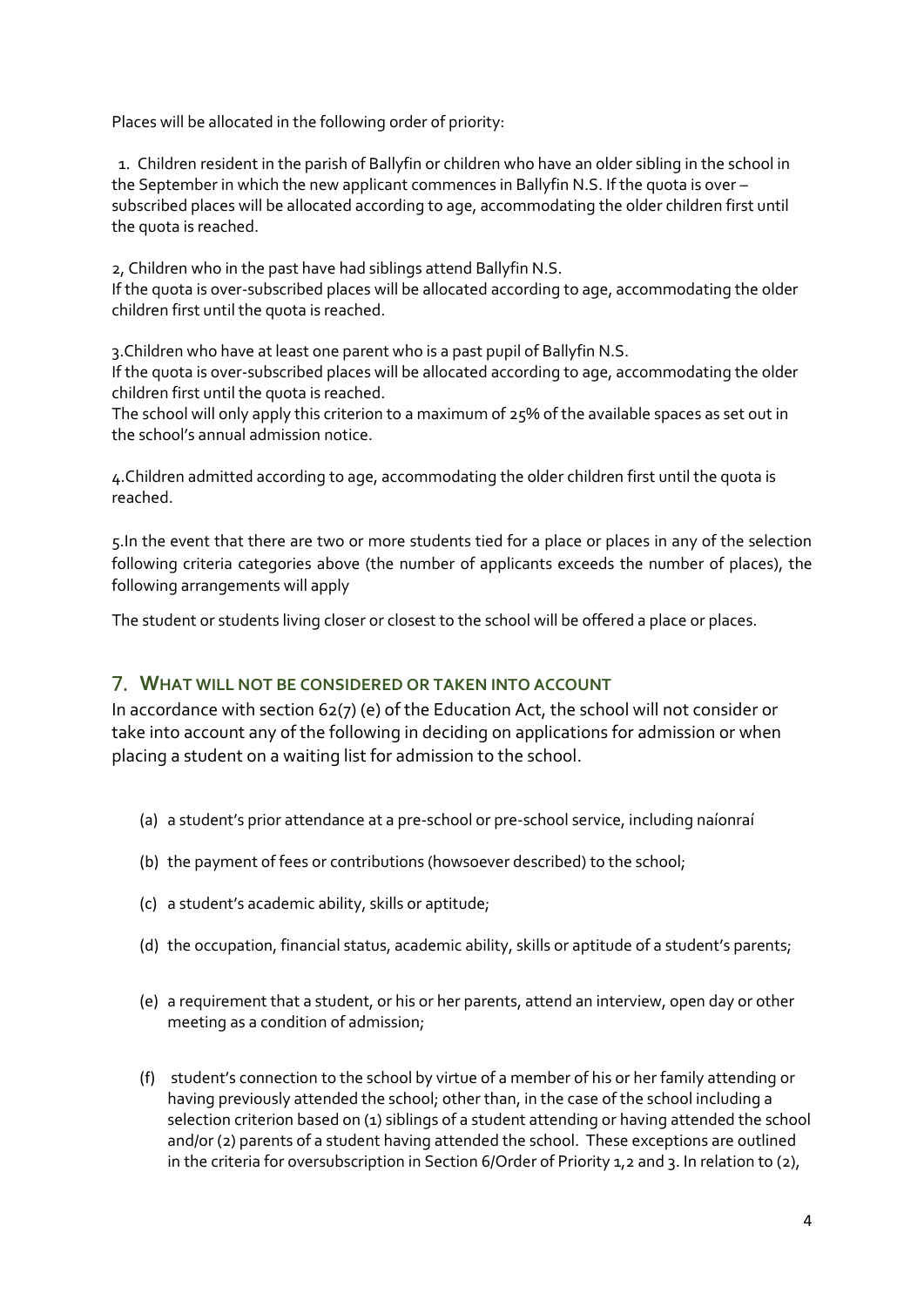parents having attended, the school will only apply this criterion to maximum of 25% of the available spaces as set out in the school's admission notice.

(g) The date and time on which an application for admission was received by the school, This is subject to the application being received at any time during the period specified for receiving applications set out in the annual admission notice of the school for the school year concerned.

# 8. **DECISIONS ON APPLICATIONS**

All decisions on applications for admission to Ballyfin N.S. will be based on the following:

- Our school's admission policy
- The school's annual admission notice
- The information provided by the applicant in the school's official application form received during the period specified in our annual admission notice for receiving applications

(Please see section 14 below in relation to applications received outside of the admissions period and section 15 below in relation to applications for places in years other than the intake group.)

Selection criteria that are not included in our school admission policy will not be used to make a decision on an application for a place in our school.

## 9. **NOTIFYING APPLICANTS OF DECISIONS**

Applicants will be informed in writing as to the decision of the school, within the timeline outlined in the annual admissions notice.

If a student is not offered a place in our school, the reasons why they were not offered a place will be communicated in writing to the applicant, including, where applicable, details of the student's ranking against the selection criteria and details of the student's place on the waiting list for the school year concerned.

Applicants will be informed of the right to seek a review/right of appeal of the school's decision (see section 18 below for further details).

## <span id="page-4-0"></span>10.**ACCEPTANCE OF AN OFFER OF A PLACE BY AN APPLICANT**

In accepting an offer of admission from Ballyfin N.S., you must indicate—

(i) whether or not you have accepted an offer of admission for another school or schools. If you have accepted such an offer, you must also provide details of the offer or offers concerned and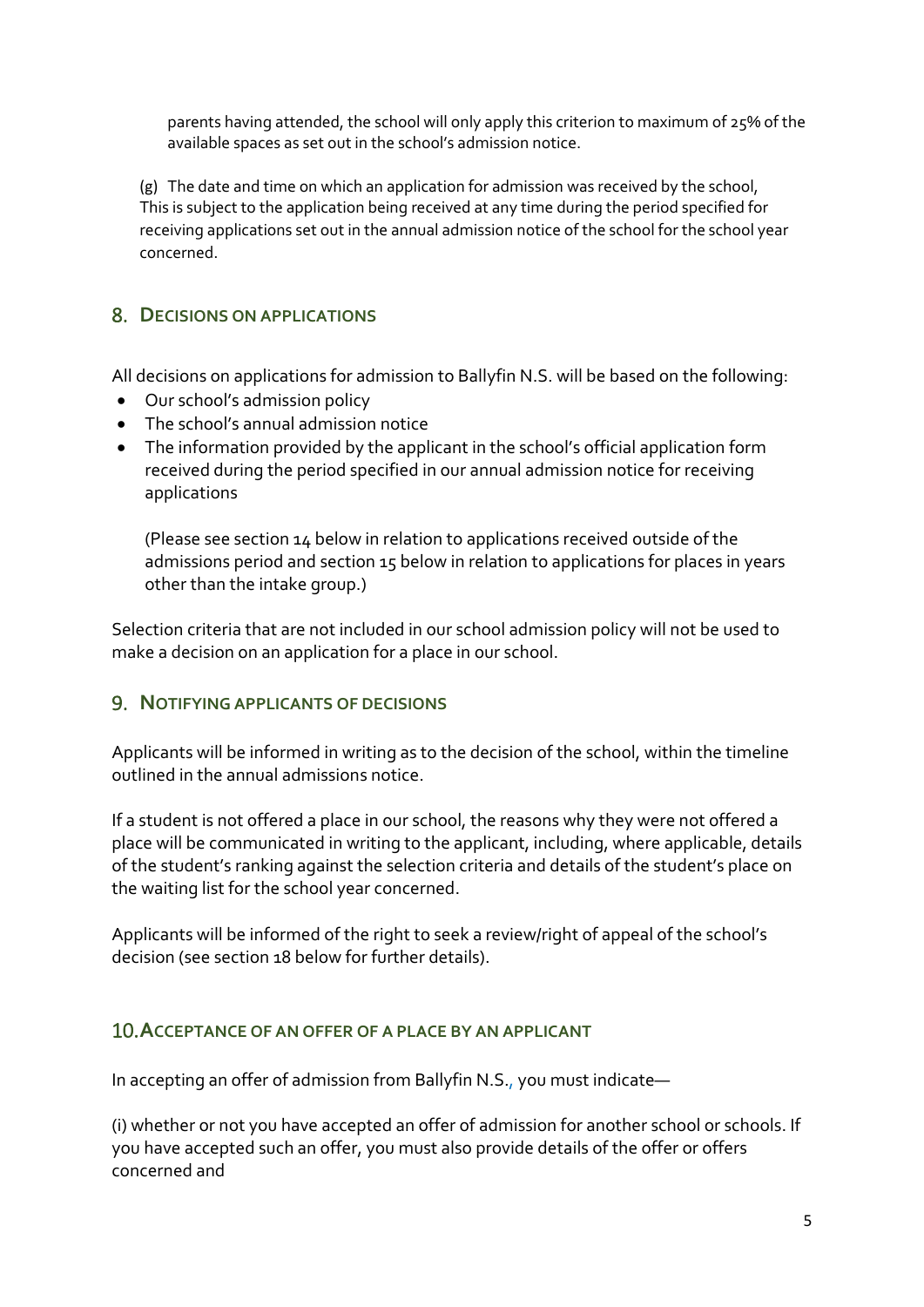(ii) whether or not you have applied for and awaiting confirmation of an offer of admission from another school or schools, and if so, you must provide details of the other school or schools concerned.

## 11.**CIRCUMSTANCES IN WHICH OFFERS MAY NOT BE MADE OR MAY BE WITHDRAWN**

An offer of admission may not be made or may be withdrawn by Ballyfin N.S. where—

- (i) it is established that information contained in the application is false or misleading.
- (ii) an applicant fails to confirm acceptance of an offer of admission on or before the date set out in the annual admission notice of the school.
- (iii) the parent of a student, when required by the principal in accordance with section 23(4) of the Education (Welfare) Act 2000, fails to confirm in writing that the code of behaviour of the school is acceptable to him or her and that he or she shall make all reasonable efforts to ensure compliance with such code by the student; or
- (iv) an applicant has failed to comply with the requirements of 'acceptance of an offer' as set out in [section 10](#page-4-0) above.

## 12.**SHARING OF DATA WITH OTHER SCHOOLS**

Applicants should be aware that section 66(6) of the Education (Admission to Schools) Act 2018 allows for the sharing of certain information between schools in order to facilitate the efficient admission of students.

Section 66(6) allows a school to provide a patron or another board of management with a list of the students in relation to whom—

- (i) an application for admission to the school has been received,
- (ii) an offer of admission to the school has been made, or
- (iii) an offer of admission to the school has been accepted.

The list may include any or all of the following:

- (i) the date on which an application for admission was received by the school;
- (ii) the date on which an offer of admission was made by the school;
- (iii) the date on which an offer of admission was accepted by an applicant;

(iv) a student's personal details including his or her name, address, date of birth and personal public service number (within the meaning of section 262 of the Social Welfare Consolidation Act 2005).

## 13.**WAITING LIST IN THE EVENT OF OVERSUBSCRIPTION**

In the event of there being more applications to the school year concerned than places available, a waiting list of students whose applications for admission to Ballyfin N.S. were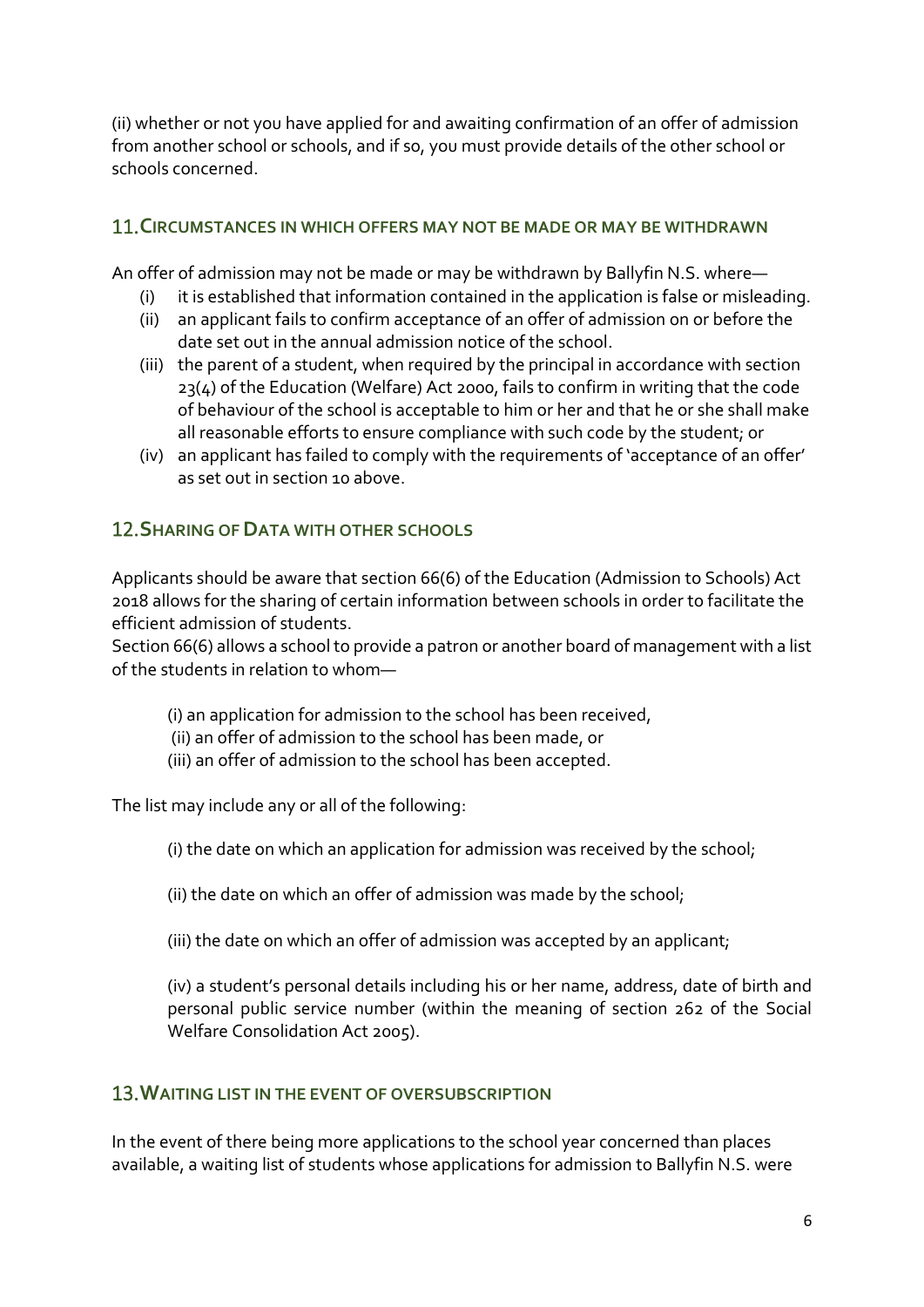unsuccessful due to the school being oversubscribed will be compiled and will remain valid for the school year in which admission is being sought.

Placement on the waiting list of Ballyfin N.S. is in the order of priority assigned to the students' applications after the school has applied the selection criteria in accordance with this admission policy.

Applicants whose applications are received after the closing date, outlined in the Annual Admission Notice, will be placed at the end of the waiting list in order of the date of receipt of the application.

Offers of any subsequent places that become available for and during the school year in relation to which admission is being sought will be made to those students on the waiting list, in accordance with the order of priority in relation to which the students have been placed on the list.

## 14.**LATE APPLICATIONS**

All applications for admission received after the closing date as outlined in the annual admission notice will be considered and decided upon in accordance with our school's admissions policy, the Education Admissions to School Act 2018 and any regulations made under that Act.

Late applicants will be notified of the decision in respect of their application no later than three weeks after the date on which the school received the application. Late applicants will be offered a place if there is place available. In the event that there is no place available, the name of the applicant will be added to the waiting list as set out in Section 13.

# 15.**PROCEDURES FOR ADMISSION OF STUDENTS TO OTHER YEARS AND DURING THE SCHOOL YEAR**

The procedures of the school in relation to the admission of students who are not already admitted to the school to classes or years other than the school's intake group are as follows:

### **Pupils may apply to transfer to Ballyfin N.S. at any time during the school year subject to the Admissions Criteria at Section 6.**

### **Completed application forms plus relevant reports from the previous school must be admitted to Ballyfin N.S.**

The procedures of the school in relation to the admission of students who are not already admitted to the school, after the commencement of the school year in which admission is sought, are as follows:

### **Pupils may apply to enrol in Ballyfin N.S. at any time during the school year subject to the Admissions Criteria at section 6**

**Completed application forms plus relevant reports must be submitted to Ballyfin N.S.**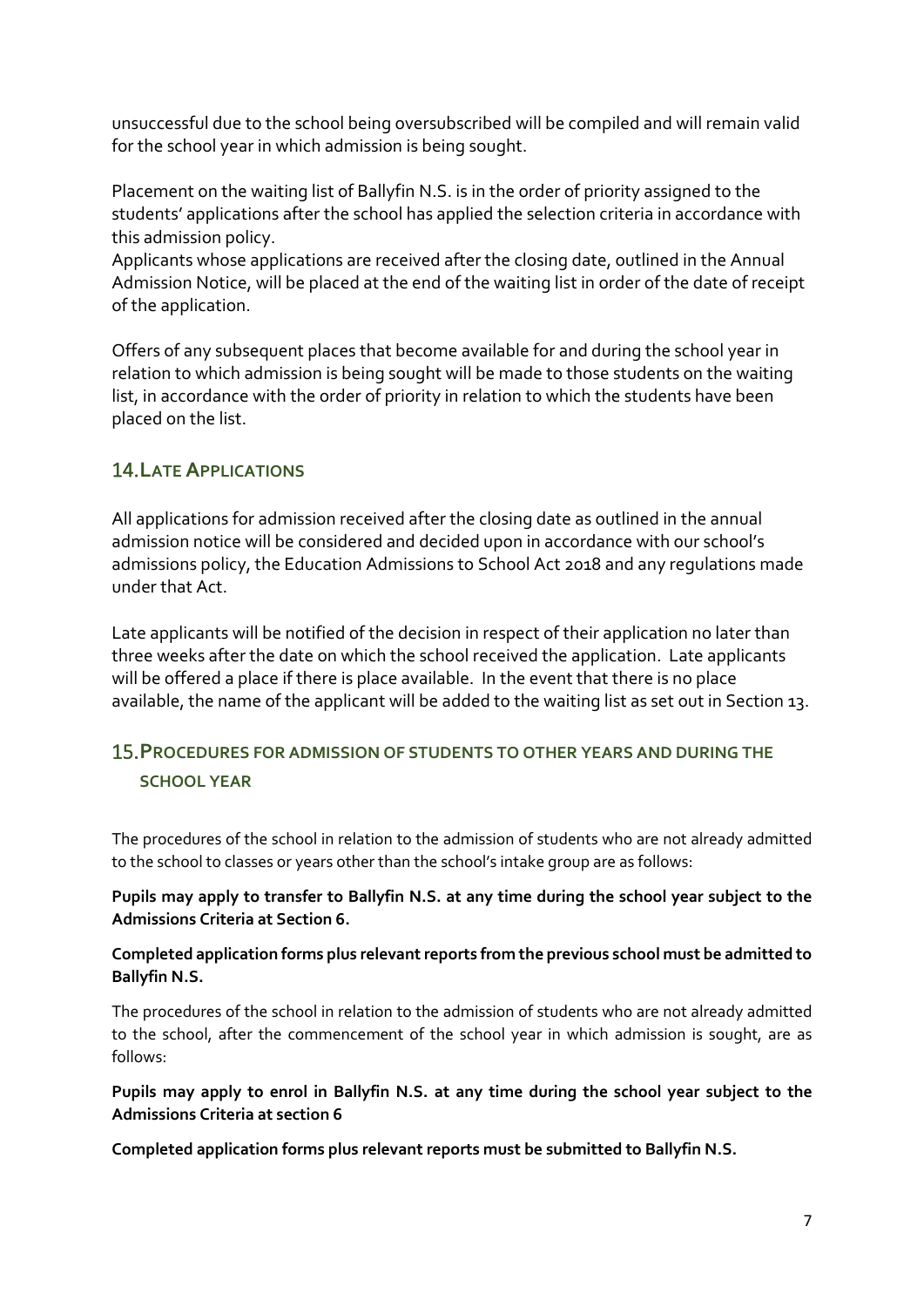### 16.**DECLARATION IN RELATION TO THE NON-CHARGING OF FEES**

This rule applies to all schools.

The board of Ballyfin N.S. or any persons acting on its behalf will not charge fees for or seek payment or contributions (howsoever described) as a condition of-

- (a) an application for admission of a student to the school, or
- (b) the admission or continued enrolment of a student in the school.

### 17.**ARRANGEMENTS REGARDING STUDENTS NOT ATTENDING RELIGIOUS INSTRUCTION**

A written request should be made to the principal of the school. A meeting will then be arranged with the parent(s) to discuss how the request may be accommodated by the school.

### **18REVIEWS/APPEALS**

#### **Review of decisions by the Board of Management**

The parent of the student request the board to review a decision to refuse admission. Such requests must be made in accordance with Section 29C of the Education Act 1998.

The timeline within which such a review must be requested and the other requirements applicable to such reviews are set out in the procedures determined by the Minister under section 29B of the Education Act 1998 which are published on the website of the Department of Education and Skills.

The board will conduct such reviews in accordance with the requirements of the procedures determined under Section 29B and with section 29C of the Education Act 1998.

**Note:** Where an applicant has been refused admission due to the school being oversubscribed, the applicant **must request a review** of that decision by the board of management prior to making an appeal under section 29 of the Education Act 1998.

Where an applicant has been refused admission due to a reason other than the school being oversubscribed, the applicant **may request a review** of that decision by the board of management prior to making an appeal under section 29 of the Education Act 1998.

#### **Right of appeal**

Under Section 29 of the Education Act 1998, the parent of the student, may appeal a decision of this school to refuse admission.

An appeal may be made under Section 29 (1) (c) (i) of the Education Act 1998 where the refusal to admit was due to the school being oversubscribed.

An appeal may be made under Section 29 (1) (c) (ii) of the Education Act 1998 where the refusal to admit was due a reason other than the school being oversubscribed.

Where an applicant has been refused admission due to the school being oversubscribed, the applicant **must request a review** of that decision by the board of management **prior to making an appeal** under section 29 of the Education Act 1998. (see Review of decisions by the Board of Management)